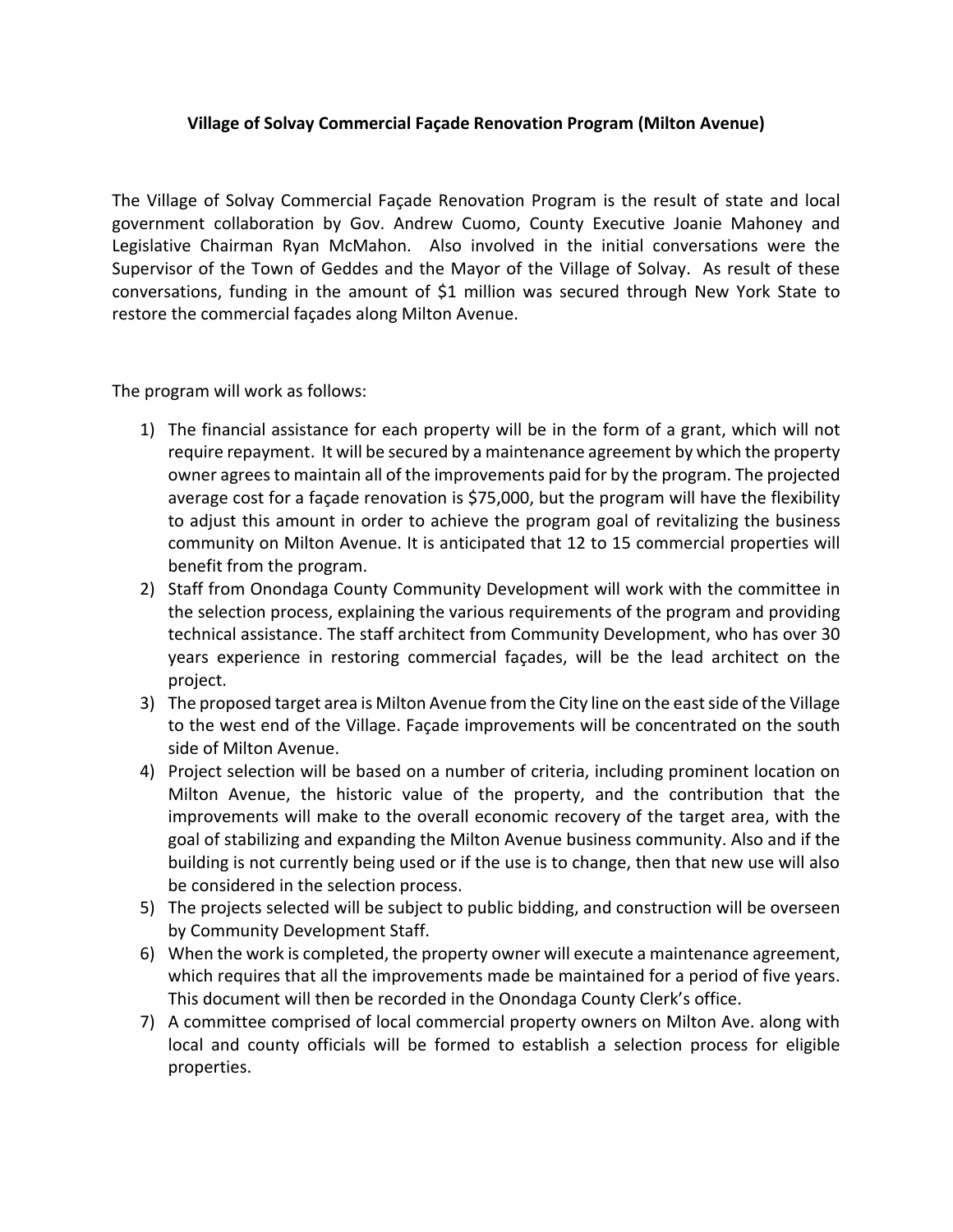## **INSTRUCTIONS FOR PROCESSING VILLAGE OF SOLVAY COMMERCIAL REHABILITATION PROGRAM APPLICATIONS**

**\*\*\*[All applications need to be submitted prior to September 30, 2015, in order to be a part of the selection process.]\*\*\***

**Note:** If possible please attach a photo of your building.

**1.** Applicant will return the completed **application** with the property **deed** and all real property **tax receipts** including Town/County, Village, and School **for the last two (2) years** to:

> **Toni Kleist, Architect Onondaga County Community Development 1100 John H. Mulroy Civic Center Syracuse, NY 13202**

- **2.** The Community Development will check for:
	- a. proof of ownership (deed, etc.); (If you cannot locate your deed, you may submit the application and our staff will help you locate a copy of your deed.)
	- b. paid property taxes (including Town/County, Village, and School)
	- c. location of property; and
	- d. signed application certification.
- **4. All applications will be reviewed by the Selection Committee for final selection.**
- **5. All successful applications will be reviewed by the Village Planning Board**

**Please Note:** No work may begin without written approval from Community Development.

.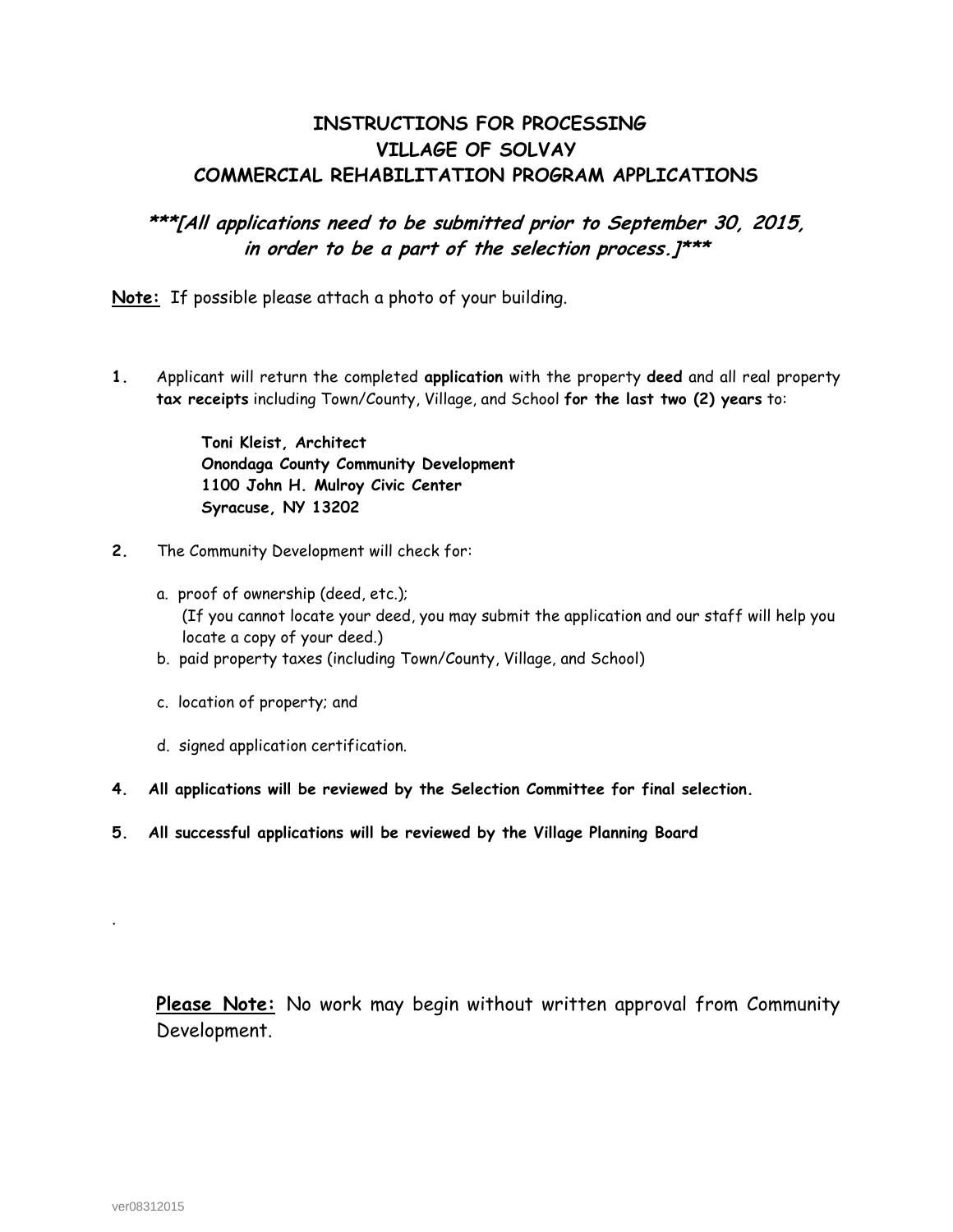# **VILLAGE OF SOLVAY COMMERCIAL REHABILITATION**

# **APPLICATION FOR GRANT FOR EXTERIOR BUILDING IMPROVEMENTS**

|                                                                                                                       | Date of |  |  |
|-----------------------------------------------------------------------------------------------------------------------|---------|--|--|
|                                                                                                                       |         |  |  |
| Telephone Number (Home) ____________________(Business) _________________________                                      |         |  |  |
|                                                                                                                       |         |  |  |
|                                                                                                                       |         |  |  |
| To be completed by Town Code Enforcement Officer<br>(after the property is selected for the program)                  |         |  |  |
| I hereby certify that I have inspected the exterior of the above named property, and                                  |         |  |  |
| A. The property has no exterior code violations                                                                       |         |  |  |
| $\blacksquare$ B. The property has the following exterior code violations:<br>(attach exterior code violation sheets) |         |  |  |
| Town Code Enforcement Officer                                                                                         | Date    |  |  |

Date Verified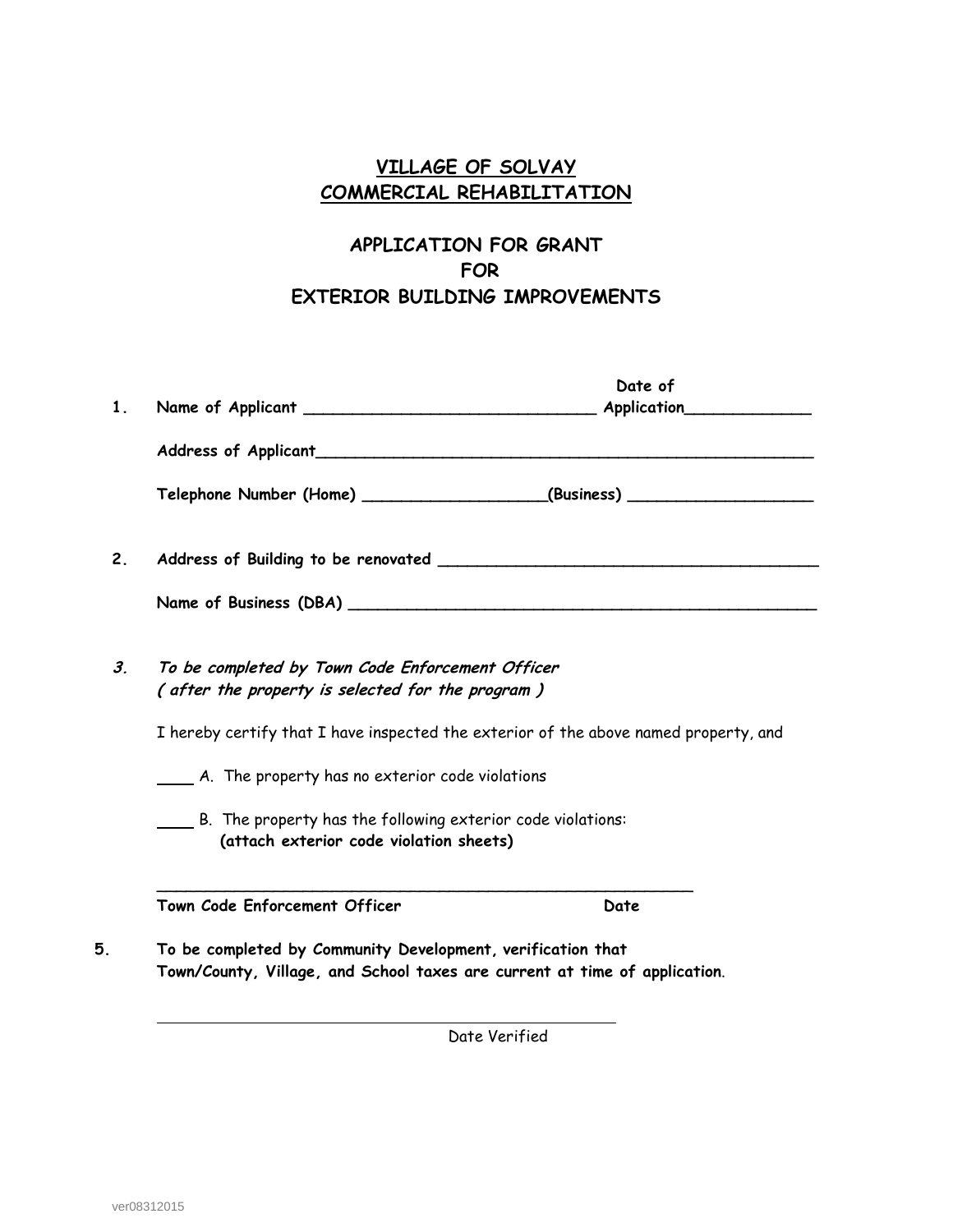## **COMMERCIAL REHABILITATION PROGRAM APPLICATION CERTIFICATION**

**6.** I, \_\_\_\_\_\_\_\_\_\_\_\_\_\_\_\_\_\_\_\_\_\_\_\_\_\_\_\_\_\_\_\_\_\_\_\_\_\_\_\_\_\_, agree to allow a representative **(Property Owner)**

of Community Development to inspect my property, located at

and prepare cost estimates.

**6 A** Current use of the property or if a change is intended, then the new use. (Explain below)

\_\_\_\_\_\_\_\_\_\_\_\_\_\_\_\_\_\_\_\_\_\_\_\_\_\_\_\_\_\_\_\_\_\_\_\_\_\_\_\_\_\_\_\_\_\_\_\_\_\_\_\_\_\_\_\_\_\_\_\_\_\_\_\_\_\_\_\_\_\_

#### **7. Once a property has been selected for participation in the program, then:**

- A preliminary design and cost **estimate** will be decided upon after consultation with the Community Development representative.
- I understand that all work must follow the U.S. Department of Interiors, "Guidelines for Rehabilitation of Historic Buildings" and the New York State Building Code.
- I understand that my construction drawings will be completed by Community Development staff or architects working under their direction and only contractors approved by Community Development will be allowed to bid on this project.
- I understand that work may not begin without written approval from the Community Development Architect. All construction work will be supervised by the CD Architect, who also will authorize all payments to the contractor.
- I will submit proof that all Property taxes are current before work commences. I also understand that taxes will be current upon the completion of the project.

**Signature Date**

(Property Owner)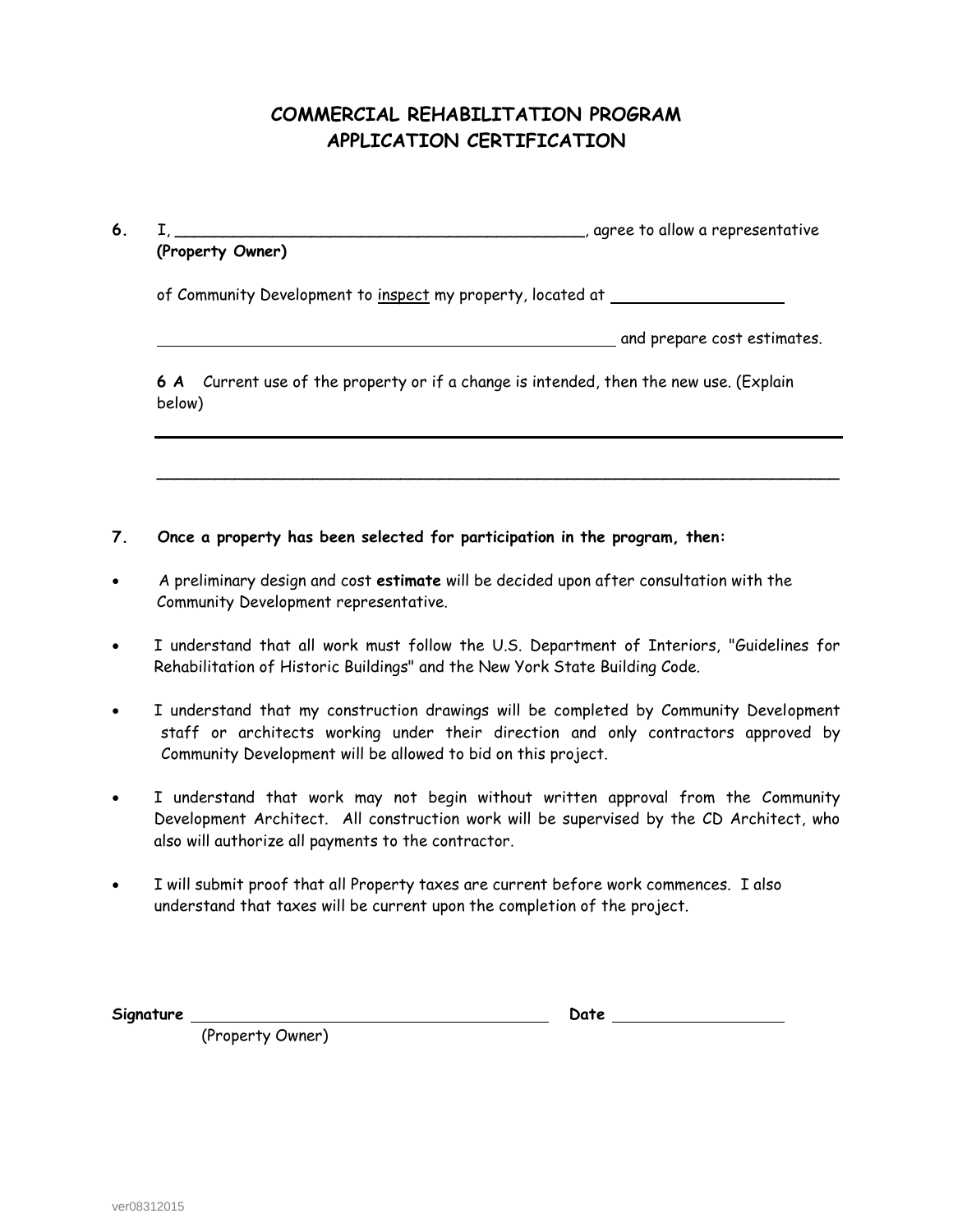## **Village of Solvay Facad Renovation Program Property Maintenance Declaration Form**

Program funds granted by Onondaga County Community Development Division, of 1100 John H. Mulroy Civic Center, Syracuse NY 13202 to:

OWNER(S): PROPERTY ADDRESS: SECTION/BLOCK/LOT: AMOUNT OF GRANT ASSISTANCE: UNIT ASSISTED: DESCRIPTION OF ASSISTED IMPROVEMENTS: LEGAL DESCRIPTION SEE SCHEDULE A

This Declaration is made and executed this day of , 201 .

WHEREAS, the undersigned is/are the owner(s) ("Owner") of the premises described above ("Premises"); and

WHEREAS, the Owner acknowledges that the Premises have been improved with Grant Assistance provided by New York State to Onondaga County Community Development Division ("OCCD") under the VILLAGE OF SOLVAY FAÇADE RENOVATION PROGRAM ("Program");

NOW, THEREFORE, the Owner hereby declares that for a period of three (5) years ("Regulatory Period"), commencing as of the date hereof and terminating the day of ("Termination Date"), the Premises shall at all times be maintained in good operating order and condition, and all necessary repairs, renewals, replacements, additions and improvements shall, from time to time, be promptly made. Furthermore, during the Regulatory Period, the Owner hereby declares the Premises shall not be sold, moved, demolished or materially altered without the prior written consent of OCCD. This Maintenance Declaration may be assumed by a new owner with the written consent of OCCD. This Declaration is expressly subject and subordinate to any mortgage given by the Owner for the purpose of construction or permanent financing of the Premises, whether or not such mortgage is recorded prior to the date of this Declaration.

All the grants, covenants, terms, provisions and conditions contained herein shall run with the land, binding all subsequent owners, encumbrances and tenants of the Premises. In the event the Owner shall breach any such grant, covenant, term, provision or condition, the Owner must return the full amount of Grant Assistance to OCCD. The amount to be recaptured shall be determined by reducing the original amount of Grant Assistance disbursed to the Owner by one-fifth (1/5<sup>th</sup>) for each year of the Regulatory Period the Owner was in compliance hereunder. Repayment will be calculated in accordance with the following schedule:

| Months $0-12$ :       | 100% repayment due. |
|-----------------------|---------------------|
| Months 13-24:         | 80% repayment due.  |
| Months 25–36:         | 60% repayment due.  |
| Months 37–48:         | 40% repayment due.  |
| Months 49–60:         | 20% repayment due.  |
| Months 60 and beyond: | 0% repayment due.   |

This Declaration shall be recorded in the Office of the Clerk of the County in which the Premises are located, and shall automatically lapse on the Termination Date.